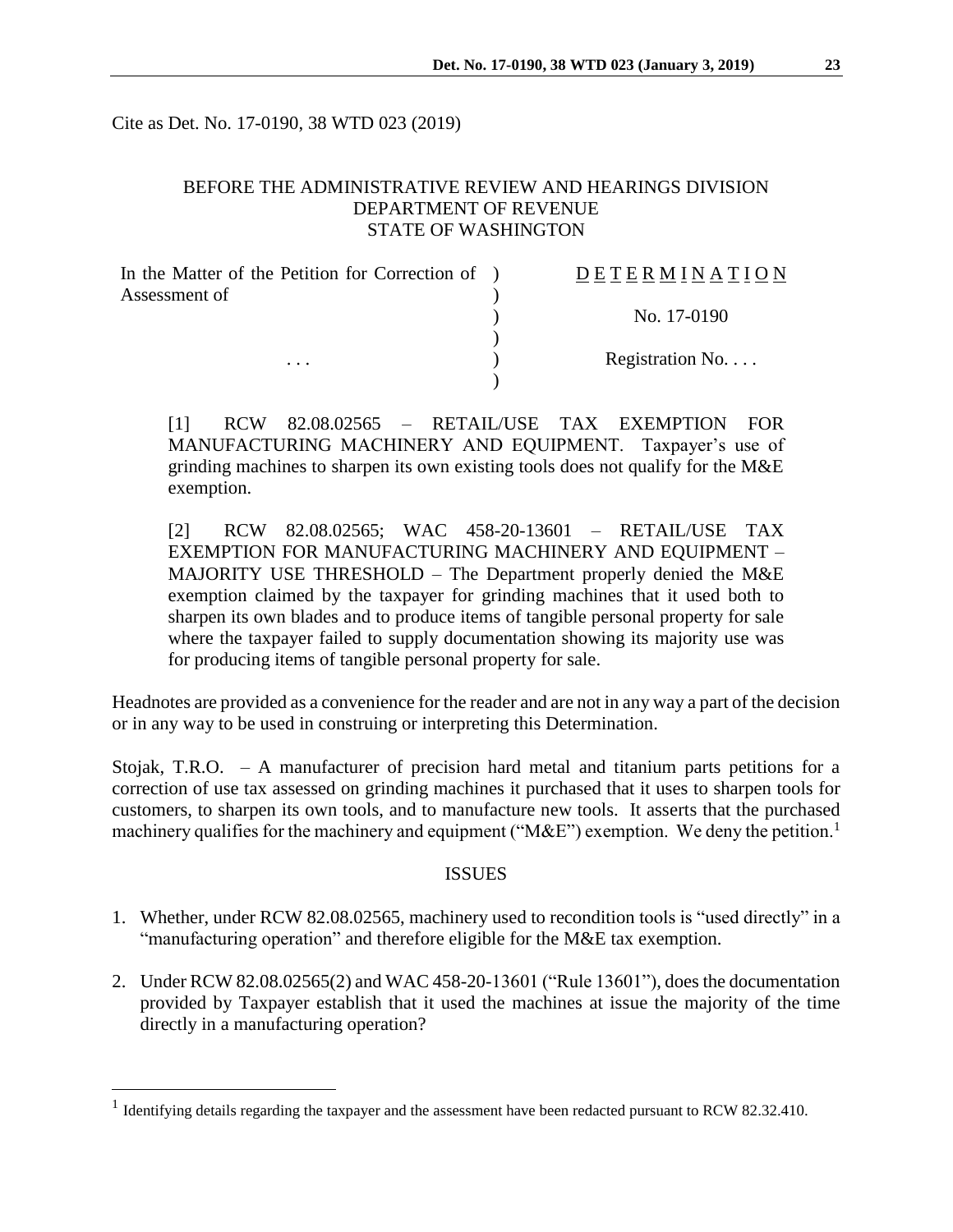## FINDINGS OF FACT

. . . ("Taxpayer") manufactures and wholesales "precision hard metal and Titanium parts" for the aerospace, marine, medical, electronic, defense, and energy industries.<sup>2</sup> It also sharpens tools for outside customers for a fee. On April 23, 2015, Taxpayer purchased a tool and cutter grinding business. The purchase included all of the business' assets. Specifically, the assets included in the purchase consisted of "all grinding machines, all grinding machine attachments, all grinding supplies, all tooling specific for said grinding machines, [and] a dust collection system."<sup>3</sup> Taxpayer reported the equipment purchased as capital assets on its 2015 federal corporate income tax return (Form 1120S). Taxpayer did not … pay retail sales tax or use tax to Washington State on the assets purchased.

In November of 2016, the Department of Revenue Audit Division ("Audit") commenced a review of Taxpayer's records for the period of January 1, 2013, through December 31, 2015. During the course of the review, Taxpayer stated that it uses the grinding machines it purchased eighty percent of the time for sharpening tools for outside customers, and twenty percent of the time for sharpening its own tools or manufacturing new tools.<sup>4</sup> Pursuant to the review, Audit ultimately determined that Taxpayer owed use tax and/or deferred sales tax on the assets acquired pursuant to its purchase of the tool and cutter grinding business. Audit also determined that Taxpayer owed retail sales tax and retailing business and occupation ("B&O") tax on income it received from sharpening tools for outside customers.<sup>5</sup>

. . . [O]n February 6, 2017, Audit issued an assessment against Taxpayer for \$ . . . . This total included retail sales tax of \$ . . . , retailing B&O tax of \$ . . . , wholesaling B&O tax of \$ . . . , use tax and/or deferred sales tax of \$ ..., interest of \$ ..., and a five percent assessment penalty of \$ . . . .

Taxpayer petitioned for review of the assessment on March 8, 2017. Taxpayer's petition protests the assessment of use tax on the grinding and cutting tools it purchased. Taxpayer's petition asserts that "after further review" it concludes that it uses the grinding machines at issue over fifty percent of the time for "in house grinding and manufacturing of tooling." Therefore, it contends that the purchased machines are "not subject to use tax . . ." Subsequent to filing the petition, Taxpayer provided a copy of weekly timecards for one of its employees. A written explanation did not accompany the timecards. Most, but not all, of the timecards submitted reflect a month and day for the pay period. However, a few of the timecards submitted reflect a year. The total hours worked for the employee are handwritten at the bottom of each timecard. The top of each timecard reflects a number of hours handwritten next to Taxpayer's name. For most of the timecards submitted, the total number of hours noted next to Taxpayer's name exceeds fifty percent of the

 $\overline{a}$ 

 $2$  See  $\ldots$ 

<sup>&</sup>lt;sup>3</sup> Schedule A to "Agreement to Sell Business" between . . . and . . . , April 23, 2015.

 $4$  Email from  $\dots$  to  $\dots$ , December 20, 2016.

 $5$  Taxpayer does not dispute the tax assessed on this income. [Although Audit described the assessed tax (at issue) as 'use tax and/or deferred sales tax on the assets acquired' by the Taxpayer, we conclude that use tax (not deferred sales tax) applies here.]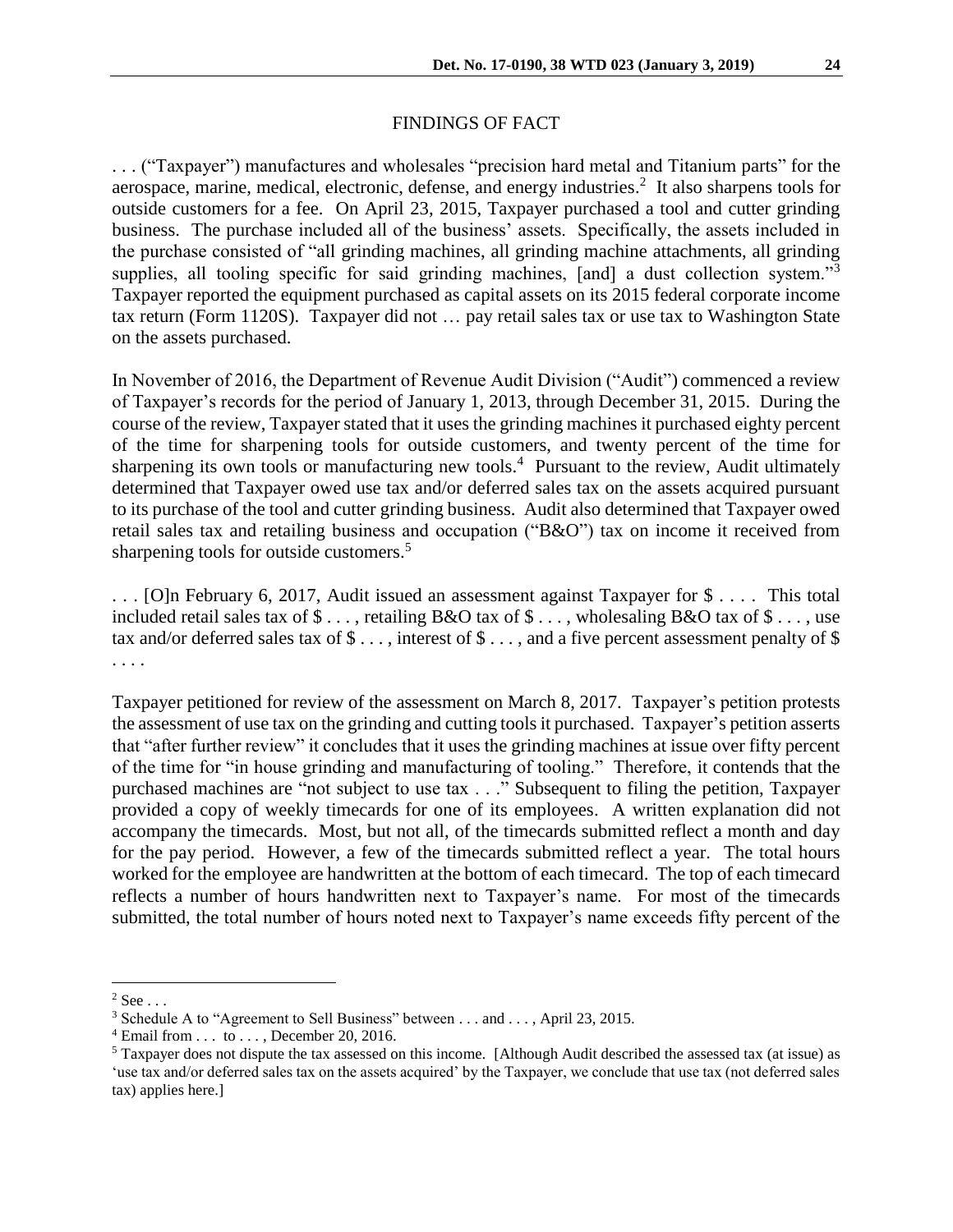total hours worked for the week. However, the timecards provided do not document the activity engaged in by the employee. 6

A telephonic hearing was held on this matter on Wednesday, July 12, 2017. During the hearing, Taxpayer voiced a strong opposition to Audit's determination that the machines it purchased do not qualify for the M&E tax [exemption]. Taxpayer stated that it uses the machines at issue directly to manufacture and recondition carbide tools.

Following the hearing, Taxpayer provided a description of the equipment purchased at issue. The description provided is as follows:

- Top Work (MCT 500) CNC grinder-grinds tools automatically using numeric controls
- KO LEE (BA96) universal grinder-used for parting off, grinding flutes, adds radius
- Cincinnati (Monoset) universal grinder-grinds flutes, adds radius
- HAAS universal grinder-grinds flutes, adds radius

Taxpayer noted that this equipment "is used also to grind pins [and] bushings for our aerospace customers."

# ANALYSIS

All sales of tangible personal property to consumers in the state of Washington, including successive retail sales of the same property, are subject to retail sales tax, unless there is a specific exemption. RCW 82.08.020; 82.04.050. In general, the use tax applies upon the use within Washington of any tangible personal property where the sale or acquisition of which has not been subjected to the Washington retail sales tax. It complements the retail sales tax by imposing a tax of like amount. Rule 178; RCW 82.12.020 . . . .

RCW 82.08.02565(1)(a) provides a retail sales tax exemption for sales "to a manufacturer or processor for hire of machinery and equipment used directly in a manufacturing operation or research and development operation . . . ." RCW 82.12.02565 provides a corresponding use tax exemption. These two complementary statutory exemptions are often referred to in the singular as "the M&E exemption." Det. No. 07-0324E, 27 WTD 119, 122 (2008); Det. No. 01-007, 20 WTD 214, 216 (2001). The M&E exemption, like all tax exemptions in Washington, is strictly construed in favor of application of the tax and against claiming the exemption, and the burden of proving entitlement to the exemption is on the taxpayer. *See Budget Rent-A-Car, Inc. v. Dep't of Revenue,* 81 Wn.2d 171, 174-75, 500 P.2d 764 (1972); Det. No. 01-007, 20 WTD 214, 231 (2001).

 $\overline{a}$ 

<sup>6</sup> We presume the hours handwritten next to Taxpayer's name represent the hours spent on in-house sharpening activities.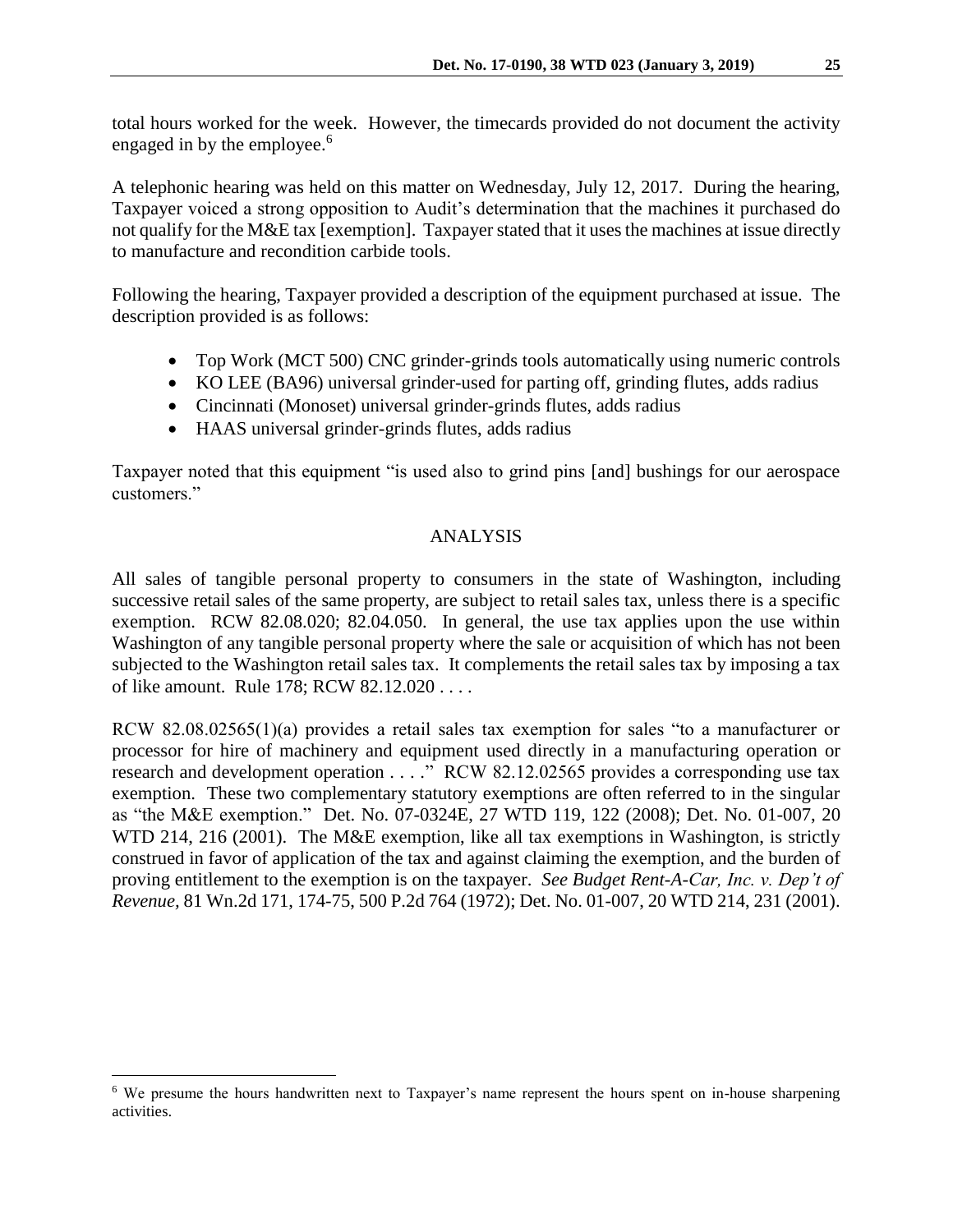The M&E retail sales tax exemption in RCW 82.08.02565 $^7$  reads as follows:

(1) (a) The tax levied by RCW 82.08.020 does not apply to sales to a manufacturer or processor for hire of machinery and equipment used directly in a manufacturing operation or research and development operation, to sales to a person engaged in testing for a manufacturer or processor for hire of machinery and equipment used directly in a testing operation, or to sales of or charges made for labor and services rendered in respect to installing, repairing, cleaning, altering, or improving the machinery and equipment.

RCW 82.08.02565(2) additionally provides, in parts pertinent to this discussion:

- (2) For purposes of this section and RCW  $82.12.02565^8$ :
	- (a) "Machinery and equipment" means industrial fixtures, devices . . . and tangible personal property that becomes an ingredient or component thereof . . .
	- (b) "Machinery and equipment" does not include:
		- (ii) Property with a useful life of less than one year;
	- (c) Machinery and equipment is "used directly" in a manufacturing operation, testing operation, or research and development operation if the machinery and equipment:
		- . . . .

 $\overline{a}$ 

. . . .

(i) Acts upon or interacts with an item of tangible personal property

 $\ldots$  [or]

(vi) Produces another item of tangible personal property for use in the manufacturing operation . . . .

- (d) "Manufacturer" means a person that qualifies as a manufacturer under RCW  $82.04.110...$
- (e) "Manufacturing operation" means the manufacturing of articles, substances or commodities for sale as tangible personal property. A manufacturing operation begins at the point where the raw materials enter the manufacturing site and ends at the point where the processed material leaves the manufacturing site . . . .

<sup>&</sup>lt;sup>7</sup> RCW 82.12.02565 provides a corresponding use tax exemption. [Additionally, RCW 82.12.02565(2) provides that the definitions and requirements in RCW 82.08.02565 apply to the use tax M&E exemption. Consequently, we refer to the definitions and conditions set out in RCW 82.08.02565 in addressing whether use tax is owed on the equipment at issue.]

<sup>8</sup> RCW 82.12.02565 provides the use tax exemption that corresponds to the sales tax exemption in RCW 82.08.02565.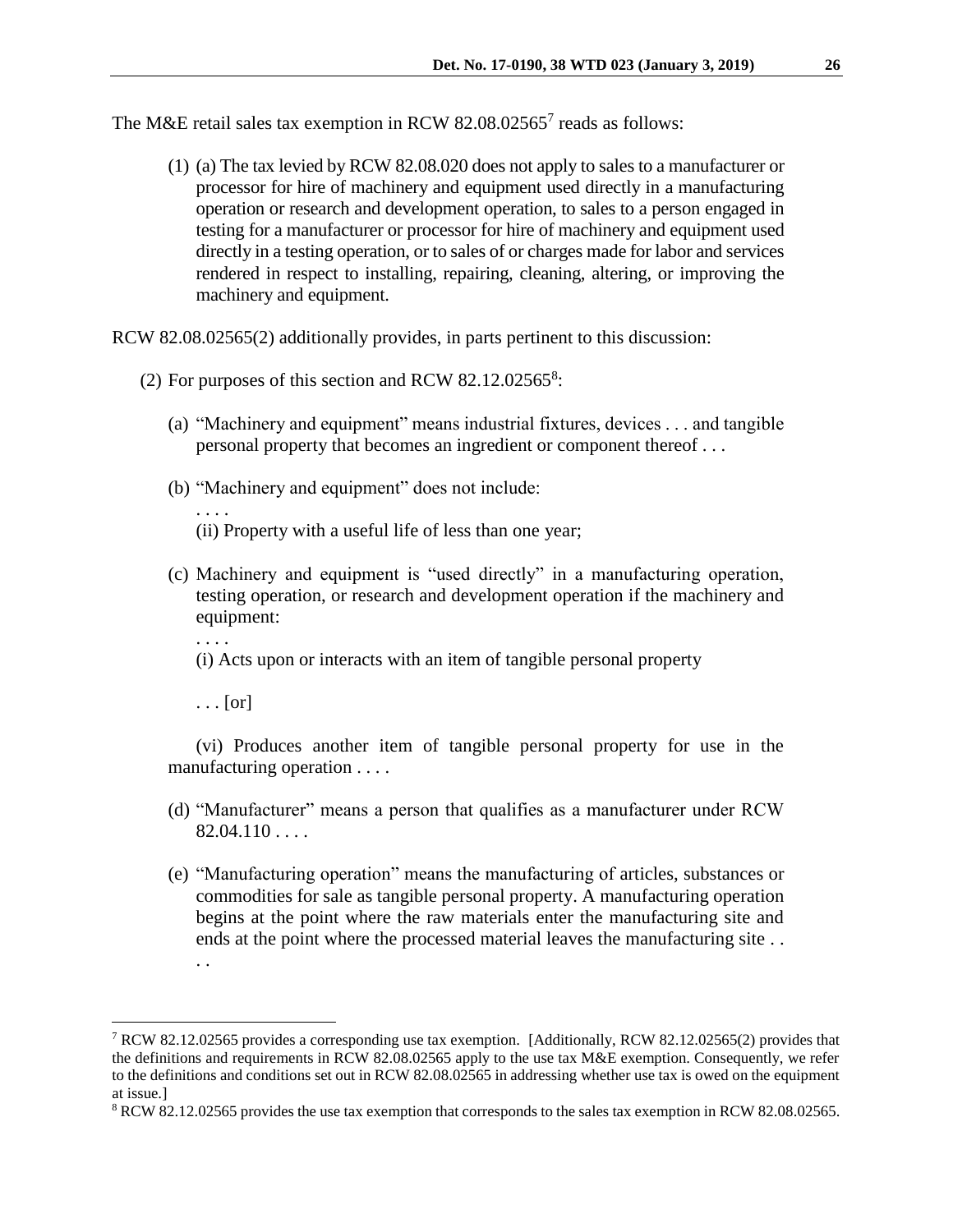RCW 82.08.02565(2). Therefore, the M&E exemption has four distinct requirements:

- 1. The purchaser/user must be a "manufacturer" or "processor for hire";
- 2. The purchased/used item must meet the definition of "machinery and equipment"; and
- 3. The item must be "used directly" . . .
- 4. in a "manufacturing operation."

Det. No. 04-0097, 24 WTD 92 (2005).

 $\overline{a}$ 

In 2000, the Department adopted Rule 13601, in part to address how to determine whether equipment that is used both in a qualifying and non-qualifying manner is eligible for the M&E tax exemption. Pursuant to this rule, the Department adopts the "majority use threshold" requirement. Rule 13601(9). Rule 13601(9)(a) states:

Machinery and equipment both used directly in a qualifying operation and used in a nonqualifying manner is eligible for the exemption only if the qualifying use satisfies the majority use requirement. Examples of situations in which an item of machinery and equipment is used for qualifying and nonqualifying purposes include: The use of machinery and equipment in manufacturing and repair activities . . . Majority use can be expressed as a percentage, with the minimum required amount of qualifying use being greater than fifty percent compared to overall use. To determine whether the majority use requirement has been satisfied, the person claiming the exemption must maintain records documenting the measurement used to substantiate a claim for exemption or, if time, value, or volume is not the basis for measurement, be able to establish by demonstrating through practice or routine that the requirement is satisfied . . .

. . . In this case, Taxpayer [concedes] that using the machines it purchased to sharpen tools for outside customers is a non-qualifying use.<sup>9</sup> ... [Nor is there any question that using] the machines to manufacture new parts for its customers [is a qualifying use because they interact with an item of tangible personal property which is being manufactured for sale, and are therefore "used directly" in a "manufacturing operation." RCW  $82.04.02565(2)(c)(i)$  and RCW 82.04.02565(2)(f).]. . . Accordingly, before addressing majority use, we address whether . . . the machines [are "used directly"] in a manufacturing operation when [Taxpayer] uses them to sharpen its own existing tools.<sup>10</sup>

<sup>9</sup> Taxpayer's reliance in its petition on its amended breakdown of the proportion of time it uses the machines to grind tools for outside customers, versus the amount of time it uses the machines for in-house uses, suggests Taxpayer concedes this point.

<sup>&</sup>lt;sup>10</sup> Taxpayer offered few details regarding its in-house use of the machines at issue. Audit based its determination, in part, on the conclusion that Taxpayer uses the machines "to sharpen in-house tooling." We interpret this to mean Taxpayer uses the grinding machines to recondition already existing tools to ensure they are in optimal working order. Taxpayer does not provide any fact or detail that would contradict this conclusion.